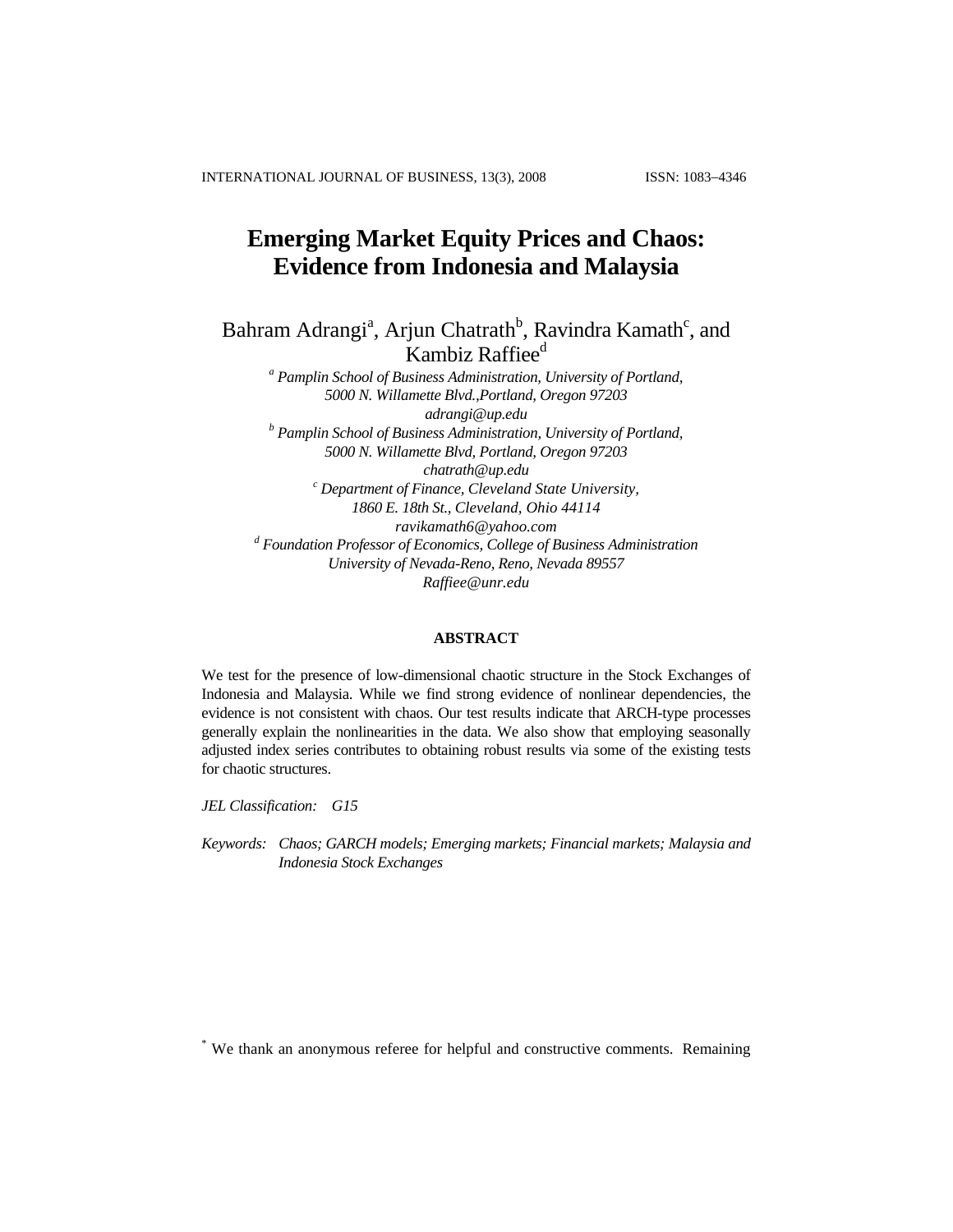Adrangi, Chatrath, Kamath, and Raffiee

errors are our responsibility.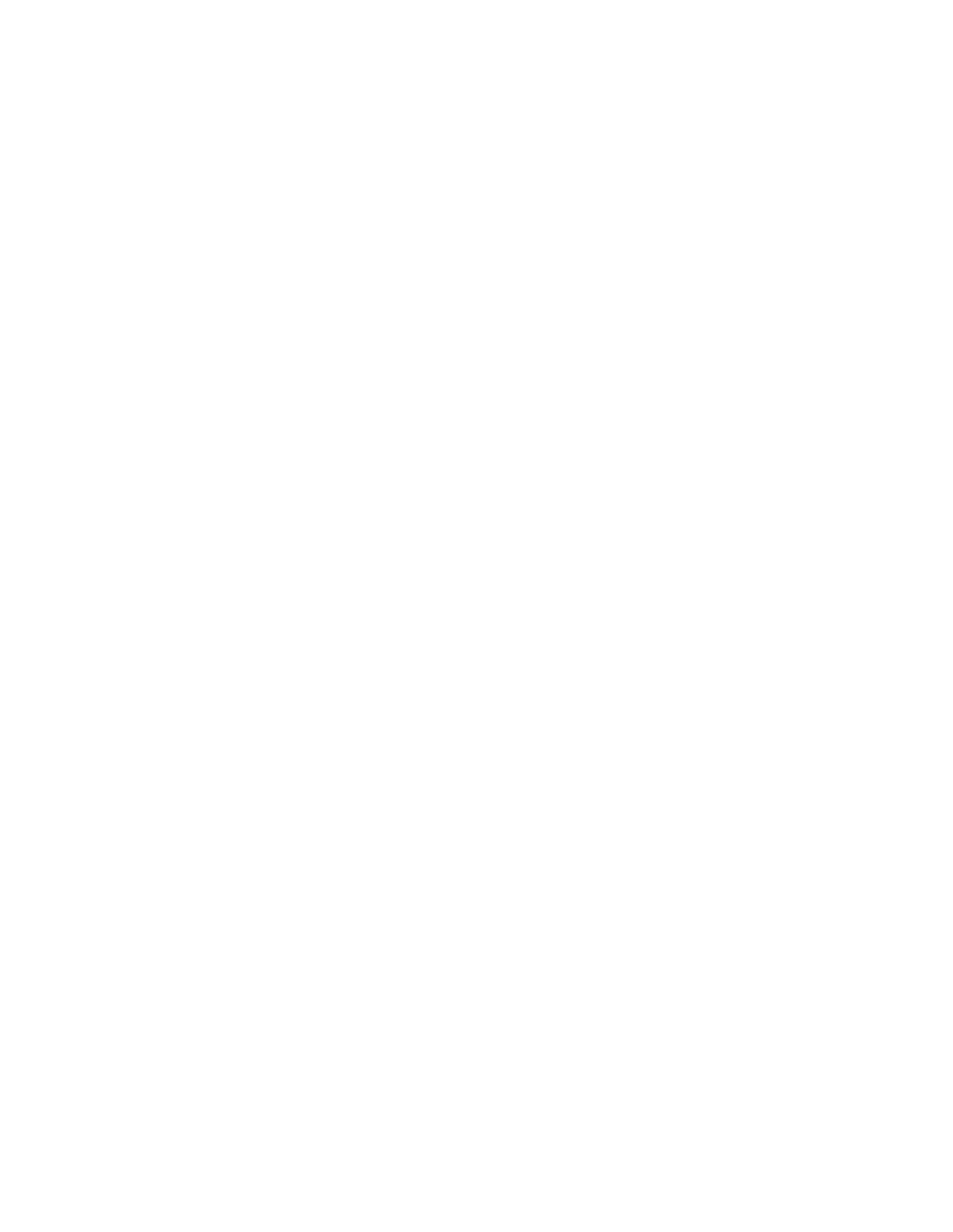### **I. INTRODUCTION**

In this paper we investigate nonlinearities and chaos in the stock indices of Jakarta, Indonesia and Kuala Lumpur, Malaysia stock exchanges. The motivation behind the study is to provide information on emerging market equity indices. International investors and money managers may benefit from the findings of this research. Furthermore, chaotic processes may be predictable in the short-run using simple technical analysis. The analysis entails examining the indices for low dimension chaos and other complex nonlinearities.

The Stock Exchange of Indonesia and Malaysia are represented by the Jakarta Stock Exchange Composite Index and the Kuala Lumpur Stock Exchange Composite Index, respectively. The primary role of both Stock Exchanges are: (i) to serve as a center for securities trading, and to provide necessary systems to facilitate securities trading, (ii) to undertake any business relating to the Securities Exchange, such as a clearing house, securities depository center, securities registrar, or similar activities and (iii) to undertake any other business approved by the exchanges.

The origins of the Kuala Lumpur Stock Exchange lie in the Singapore Stockbrokers' Association, established in 1930 – the first formal organization in the securities business in Malaysia. In 1961, the Board system was introduced with two trading rooms, in Singapore and Kuala Lumpur, that were linked by direct telephone lines into a single market with the same stocks and shares listed at a single set of prices on both boards.) Malayan Stock Exchange formed and public trading of shares began on May 9th. With the secession of Singapore from Malaysia the common stock exchange continued to function but as the Stock Exchange of Malaysia and Singapore. With the termination of currency interchangeability between Malaysia and Singapore, the Stock Exchange of Malaysia and Singapore was separated into the Kuala Lumpur Stock Exchange Board and the Stock Exchange of Singapore. Malaysian companies continued to be listed on the Stock Exchange of Singapore and vice-versa. The Kuala Lumpur Stock Exchange took over operations of the Kuala Lumpur Stock Exchange Board. In 1994, Kuala Lumpur Stock Exchange became a de-mutualized exchange and was re-named Bursa Malaysia.

The history of Jakarta Stock Exchange may be traced back to 1912 when it was set up under the Dutch Colonial rule in Batavia. It was closed during the first and second world wars and did not open until several years after Indonesia gained its independence from Holland. Prior to the WWII, mainly stocks and bonds of Dutch companies traded on the Batavia stock market. The Stock exchange halted operations again in 1956 and did not come to full operation until 1977 when it reopened under the management of Capital Market Executive Agency of the Ministry of Finance. The exchange was privatized in 1992. Jakarta Stock Exchange has grown and changed as the Indonesian economy has gown through its own development. The market capitalization has increased steadily. Since 1995, the Exchange has utilized computerized trading technology, enhancing both efficiency and transparency of the Exchange.

We chose the Jakarta Stock Index and the Kuala Lumpur Stock Exchange to highlight the role of financial markets in the development of emerging markets. The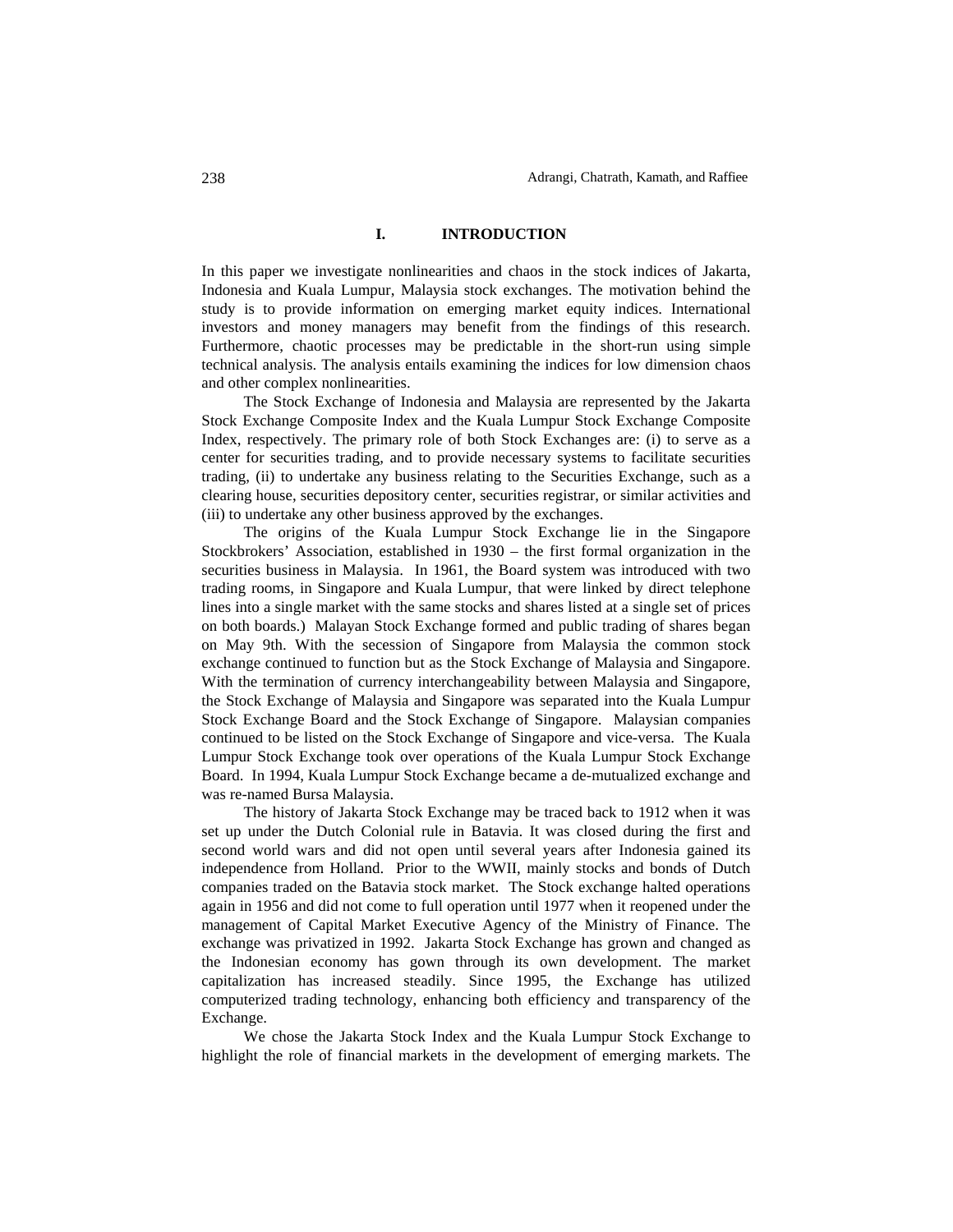study of equity markets and the behavior of equity prices in emerging markets such as Indonesia and Malaysia have become critical as international capital movements among nations have increased. For example, researchers have shown that international investors may benefit from the possibility of diversification in these markets (see Lee, 2003). Analyses of emerging market economies and capital markets promote further developments of these markets and the influx of foreign capital, which has stimulated economic growth.

The behavior of these indices, their volatility, and movements are of interest to international money managers, securities authorities' of the two countries, and their Central Banks. Furthermore, these emerging markets have experienced phenomenal economic growth and have occasionally been dubbed "New Tigers." New tigers have become major exporters of good and services and a focus of international investors.<sup>1</sup> As discussed in Adrangi et al. (2004), chaotic behavior has piqued the interest of financial researchers because many economic and financial time series appear random. In the short-run, random variables may in fact be deterministic chaos, and thus, predictable. It has been shown that technical analysis is successful in forecasting shortterm price behavior of various financial series where series are nonlinear and/or chaotic (see for example, Adrangi et al. (2001a), Adrangi et al. (2001b), Adrangi et al. (2004), (LeBaron (1991), Brock, Lakonishok, and LeBaron (1992), Taylor (1994), Blume, Easley, and O'Hara (1994), Chang and Osler (1995), Bohan (1981), Brush (1986), Pruitt and White (1988, 1989), Clyde and Osler (1997), among others). The consistency of a number of financial time series with deterministic chaos is reported in studies by Lichtenberg and Ujihara (1988), Blank (1991), DeCoster, Labys, and Mitchell (1992), and Yang and Brorsen (1993).

As shown by Adrangi et al. (2001a), Adrangi et al. (2001b) and Adrangi et al. (2004), nonlinearity in economic and financial series may not necessarily be consistent with chaos. This is evidenced in studies by Hsieh (1989), and Aczel and Josephy (1991) for exchange rates, Scheinkman and LeBaron (1989), Hsieh (1991) for stock returns, Mayfield and Mizrach (1992) for S&P index, and Hsieh (1993) for futures contracts.

Our paper applies the methodology and chaos tests employed in Adrangi et al. (2001a), Adrangi et al. (2001b) and Adrangi et al. (2004) to examine the emerging equity market of Indonesia and Malaysia. We find strong evidence that Jakarta Exchange Index (JEI), representing Jakarta Stock Index, and Kuala Lumpur Exchange Index (KLEI), representing Kuala Lumpur Stock Exchange, exhibit nonlinear dependencies which are not consistent with chaos. However, we offer evidence that do not suggest chaotic structure. We make a case that employing seasonally adjusted series may contribute to obtaining robust results via the existing tests for chaotic structure. We identify some commonly known ARCH-type processes that satisfactorily explain the nonlinearities in the JEI and KLEI series. These findings are particularly noteworthy in that they demonstrate the power of commonly known nonlinear models in explaining the behavior of equity prices in two emerging markets. Furthermore, with the help of the past data, behavior of indices in the Indonesia and Malaysia markets may be predicted employing a nonlinear model.

The next section presents the test results for the JEI and KLEI series. Section III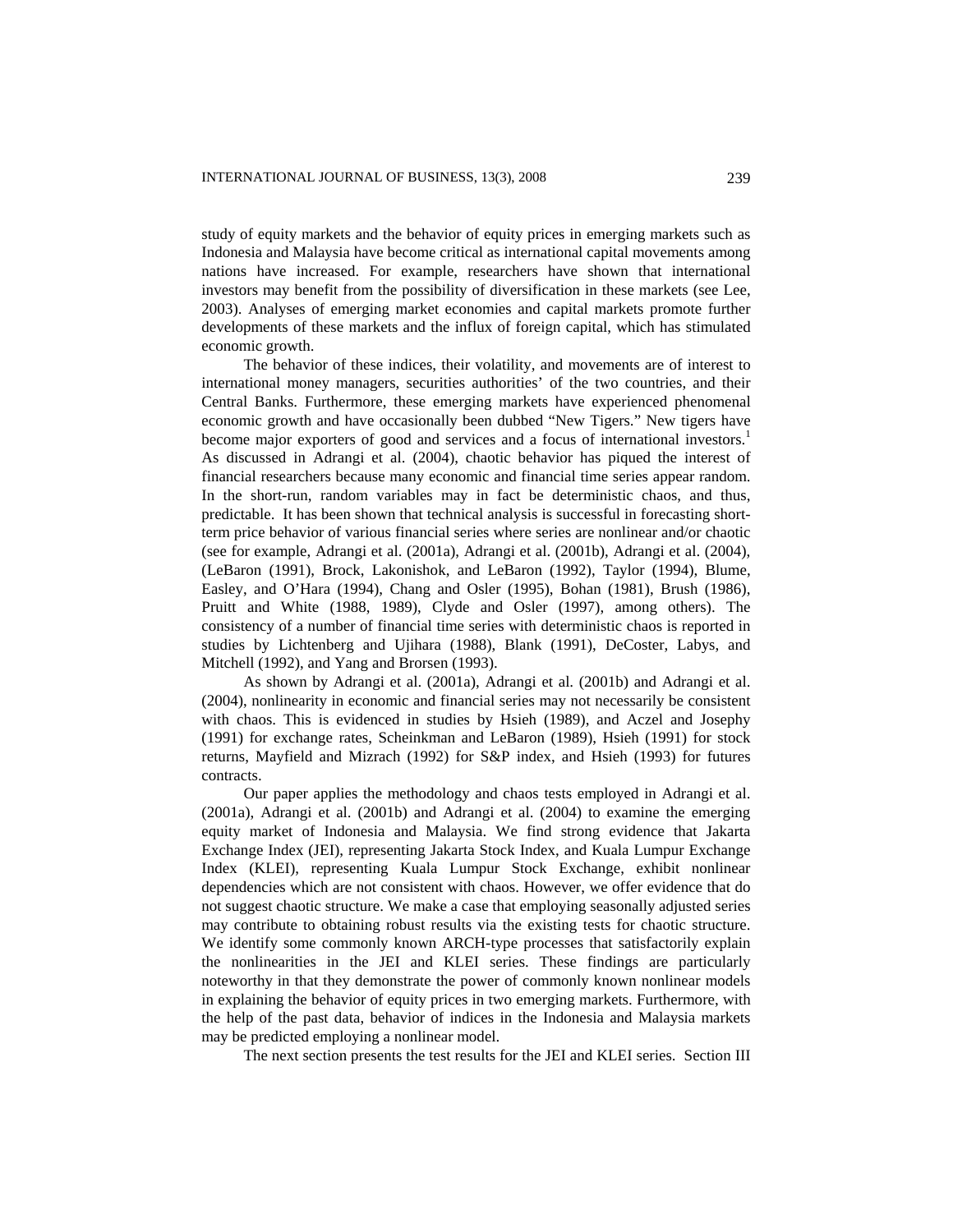closes with a summary of the results. The critical values for the BDS statistic of the standardized residuals are developed by bootstrapping the null distribution and reported in Appendix 1.

# **II. EVIDENCE FROM THE JEI AND KLEI SERIES**

We employ the JEI and KLEI series from January 1990 through October 2005 (2,700 observations).<sup>2</sup> We focus our tests on daily returns, which are obtained by taking the relative log of indices as in  $R_t = (\ln(P_t/P_{t-1})) \cdot 100$ , where  $P_t$  represents the closing indices value on day  $t^3$ .

### **Table 1**

### Return diagnostics

This Table presents the return diagnostics for JEI (Jakarta Exchange Index) and KLEI (Kuala Lumpur Exchange Index) series over the interval, January 3, 1990 through December 30, 1998 (2205 observations). Returns are given by  $R_t = \ln(P_t/P_{t-1}) \cdot 100$ , where P<sub>t</sub> represents closing price on day t. ADF, ADF(T) represent the Augmented Dickey Fuller tests (Dickey and Fuller (1981)) for unit roots, with and with out trend respectively. The  $Q(12)$  and  $Q<sup>2</sup>(12)$  statistics represent the Ljung-Box (Q) statistics for autocorrelation of the  $R_t$  and  $R_t^2$  series respectively. The ARCH(6) statistic is the Engle (1982) test for ARCH (of order 6) and is  $\chi^2$  distributed with 6 degrees of freedom. \*\*\* represents the significance level of .01.

|           | Indonesia     | Malaysia      |
|-----------|---------------|---------------|
| Mean      | 0.052         | 0.013         |
| <b>SD</b> | 1.973         | 1.800         |
| SK        | $-8.954$      | $-1.369$      |
| K         | 268.928       | 66.914        |
| JB        | 7988.866***   | 462791.000*** |
| ADF       | $-45.551$ *** | $-49.803***$  |
| ADF(T)    | $-45.163***$  | $-49.788***$  |
| PP        | $-45.061$ *** | $-49.761***$  |
| PP(T)     | $-45.050***$  | $-49.746***$  |
| Q(12)     | 58.827***     | $41.235***$   |
| $Q^2(12)$ | $51.911***$   | $341.411***$  |
| ARCH(6)   | $92.645***$   | 39.377***     |

Table 1 presents the  $R_t$  diagnostics for the series. The returns series are found to be stationary employing the Augmented Dickey Fuller (ADF) statistics. There are linear and nonlinear dependencies as indicated by the  $Q(12)$  and  $Q<sup>2</sup>(12)$  statistics, and Autoregressive Conditional Heteroskedasticity (ARCH) effects is suggested by the ARCH(6) chi-squared statistic. Thus, as expected, there are clear indications that nonlinear dynamics are generating the JEI and KLEI series. Furthermore, these nonlinearities may be explained by ARCH effects. Whether these dynamics are chaotic in origin is the question that we turn to next. It is clear from these statistics, however, that various ARCH models may be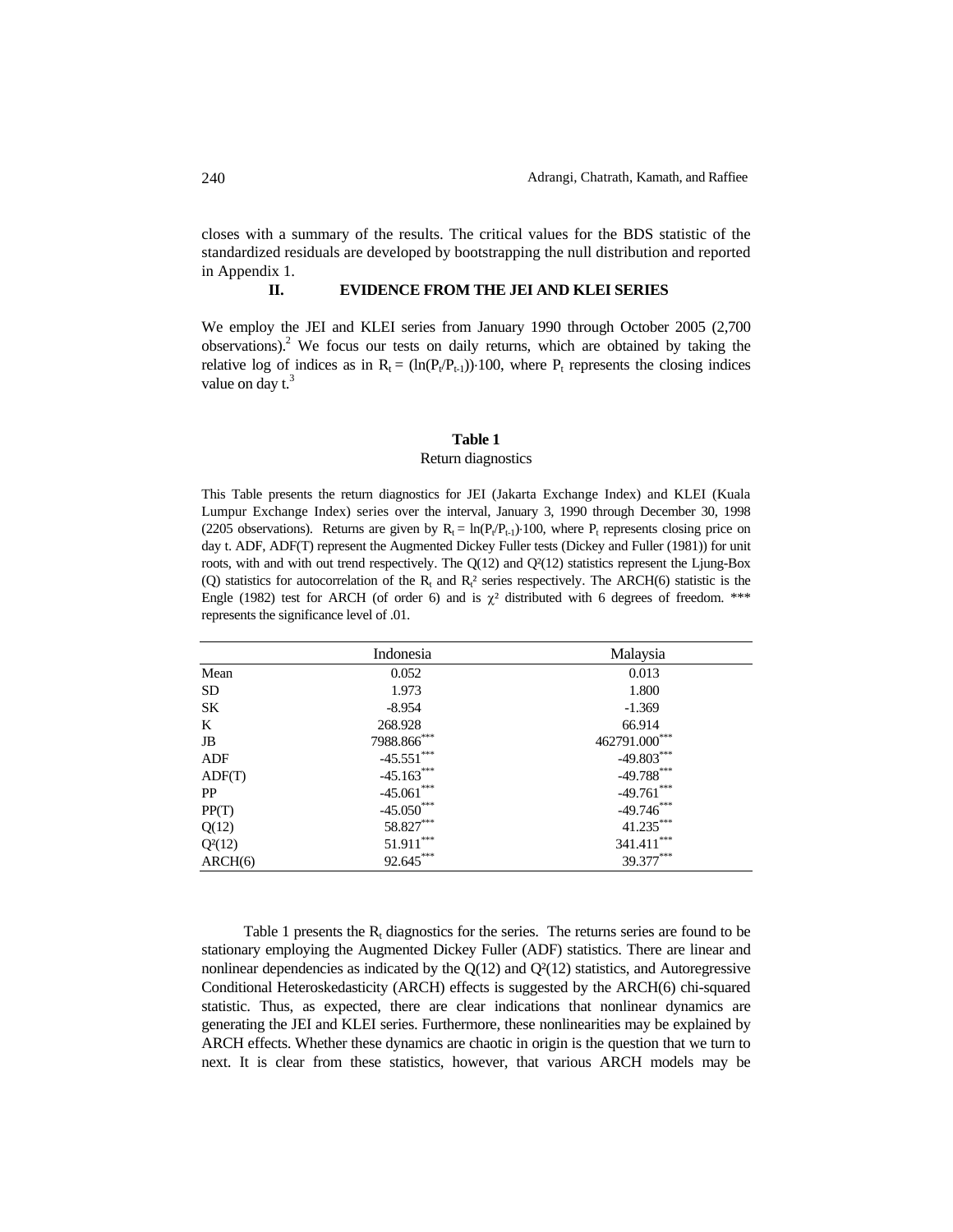appropriate in the study of the JEI and KLEI series.

To eliminate the possibility that the linear structure or seasonalities may be responsible for the rejection chaos by the tests employed, we first estimate autoregressive models for JEI and KLEI series with controls for possible day-of-the-week effects, as in

$$
R_{t} = \sum_{i=1}^{p} \beta_{i} R_{t-i} + \sum_{j=1}^{5} \gamma_{j} D_{jt} + \phi D_{p} + \varepsilon_{t}, \qquad (1)
$$

where  $D_{jt}$  represent day-of-the-week dummy variables, and  $D_p$  represents a dummy that captures the effects of the 1997 Thai Baht and the pursuing financial/political crisis. The lag length for each series is selected based on the Akaike (1974) criterion. The residual term  $(\epsilon_t)$  represents the index movements that are purged of linear relationships and seasonal influences. Table 2 reports the results from the OLS regressions. There is evidence of the day-of-the-week effect similar to that found in world equities (e.g., Jaffe and Westerfield (1985)). The appropriate linear structure in the return is six lags for JEI and KLEI series as indicated by the size of the Q-statistics, which indicates that the residuals are free of linear structure.

# **Table 2**

# Linear structure and seasonality

The coefficients and residual diagnostics are from the OLS regressions of returns on prior returns and twelve monthly dummies. The lag-length was selected based on Akaike's (1974) criterion. Statistics in ( ) are t-values. The Lagrange Multiplier statistic of first order autocorrelation (LM(1), Chi-square) tests the null of no autocorrelation of order one in the regression residuals. The  $O(6)$  and  $O(12)$ statistics represent the Ljung-Box (Q) statistics for autocorrelation in the residuals.  $*, **$ , and  $***$ represent the significance levels of .10, .05, and .01, respectively.

|           | Indonesia    |           | Malaysia     |           |
|-----------|--------------|-----------|--------------|-----------|
| Intercept | $0.216$ **   | (2.24)    | $0.175^{**}$ | (2.02)    |
| $R_{t-1}$ | $0.137***$   | (7.13)    | $0.051***$   | (2.68)    |
| $R_{t-2}$ | 0.007        | (0.34)    | 0.011        | (0.60)    |
| $R_{t-3}$ | $-0.014$     | $(-0.74)$ | 0.007        | (0.37)    |
| $R_{t-4}$ | $-0.025$     | $(-1.31)$ | $-0.089$ *** | $(-4.63)$ |
| $R_{t-5}$ | $-0.021$     | $(-1.11)$ | $0.049***$   | (2.53)    |
| Mon       | $-0.289$ *** | $(-2.41)$ | $-0.281$ *** | $(-2.58)$ |
| Tue       | $-0.103$     | $(-0.87)$ | $-0.116$     | $(-1.07)$ |
| Wed       | $-0.129$     | $(-1.08)$ | $-0.046**$   | $(-0.43)$ |
| Thr       | $-0.157$     | $(-1.31)$ | $-0.201$ **  | $(-1.86)$ |
| Pol Dummy | $-0.057$     | $(-0.74)$ | $-0.058$     | $(-0.83)$ |
| $R^2$     | 0.023        |           | 0.016        |           |
| LM(1)     | 0.04         |           | 1.043        |           |
| Q(5)      | 0.021        |           | 0.079        |           |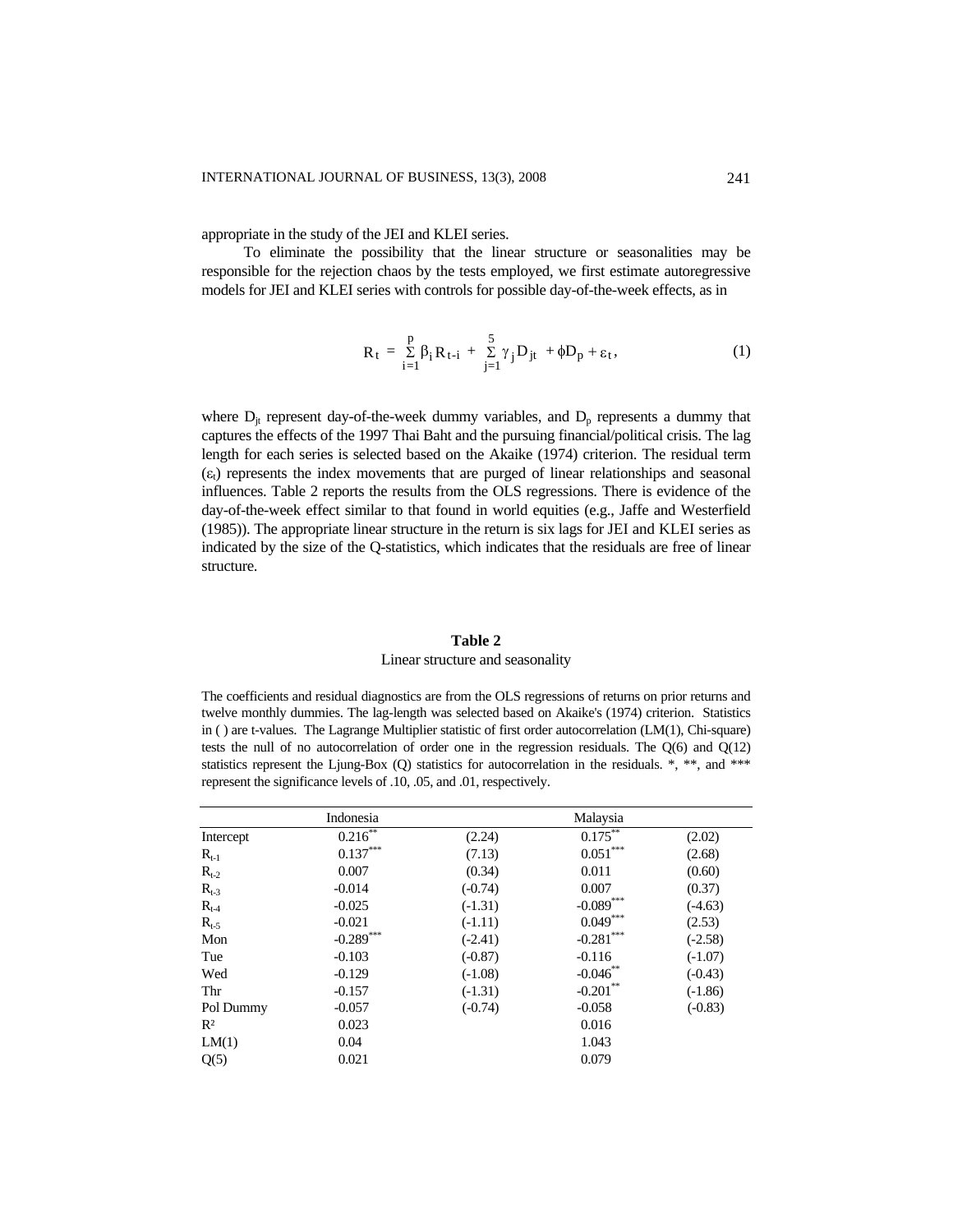```
Q^2(5)93.703<sup>***</sup> 265.34<sup>*</sup>
```
### **A. Correlation Dimension Estimates**

Table 3 reports the Correlation Dimension  $(S<sup>M</sup>)$  estimates for various components of the JEI and KLEI returns series alongside that for the Logistic series developed earlier. We report dimension results for embeddings up to 20 in order to check for saturation.<sup>4</sup>. An absence of saturation provides evidence against chaotic structure. For instance, the  $SC^{M}$ estimates for the Logistic map stay close to 1.00, even as we increase the embedding dimensions. Moreover, the estimates for the Logistic series do not change meaningfully after AR transformation. Thus, as should be expected, the  $SC<sup>M</sup>$  estimates are not inconsistent with chaos for the Logistic series.

For the JEI and KLEI series, on the other hand, the  $SC^M$  estimates provide evidence against chaotic structure. The estimates for the JEI and KLEI AR(5), AR(5) with-seasonalcorrection (AR(5), S), and from the random series (JEI and KLEI series shuffled) are substantially higher than one and show no sign of settling. Thus, the Correlation Dimension estimates suggest that there is no chaotic structure in JEI and KLEI series.

#### **Table 3**

### Correlation dimension estimates

The Table reports  $SC^M$  statistics for the Logistic series (w = 3.750, n = 2250), daily JEI (Jakarta Exchange Index) and KLEI (Malaysia Exchange Index) series and their various components over four embedding dimensions: 5, 10, 15, 20. AR (p) represents autoregressive (order p) residuals, AR(p),S represents residuals from autoregressive models that correct for day-of-the-week effects in the data.

| 5    | 10   | 15   | 20    |
|------|------|------|-------|
| 1.02 | 1.00 | 1.03 | 1.06  |
| 0.96 | 1.06 | 1.09 | 1.07  |
| 2.12 | 3.43 | 4.44 | 5.31  |
| 2.15 | 3.45 | 4.45 | 5.29  |
| 2.16 | 3.50 | 4.55 | 5.43  |
| 2.84 | 5.75 | 8.66 | 11.57 |
|      |      |      |       |
| 5    | 10   | 15   | 20    |
| 1.02 | 1.00 | 1.03 | 1.06  |
| 0.96 | 1.06 | 1.09 | 1.07  |
| 1.99 | 3.29 | 4.39 | 5.40  |
| 2.05 | 3.37 | 4.49 | 5.48  |
| 2.06 | 3.39 | 4.54 | 5.60  |
|      |      |      |       |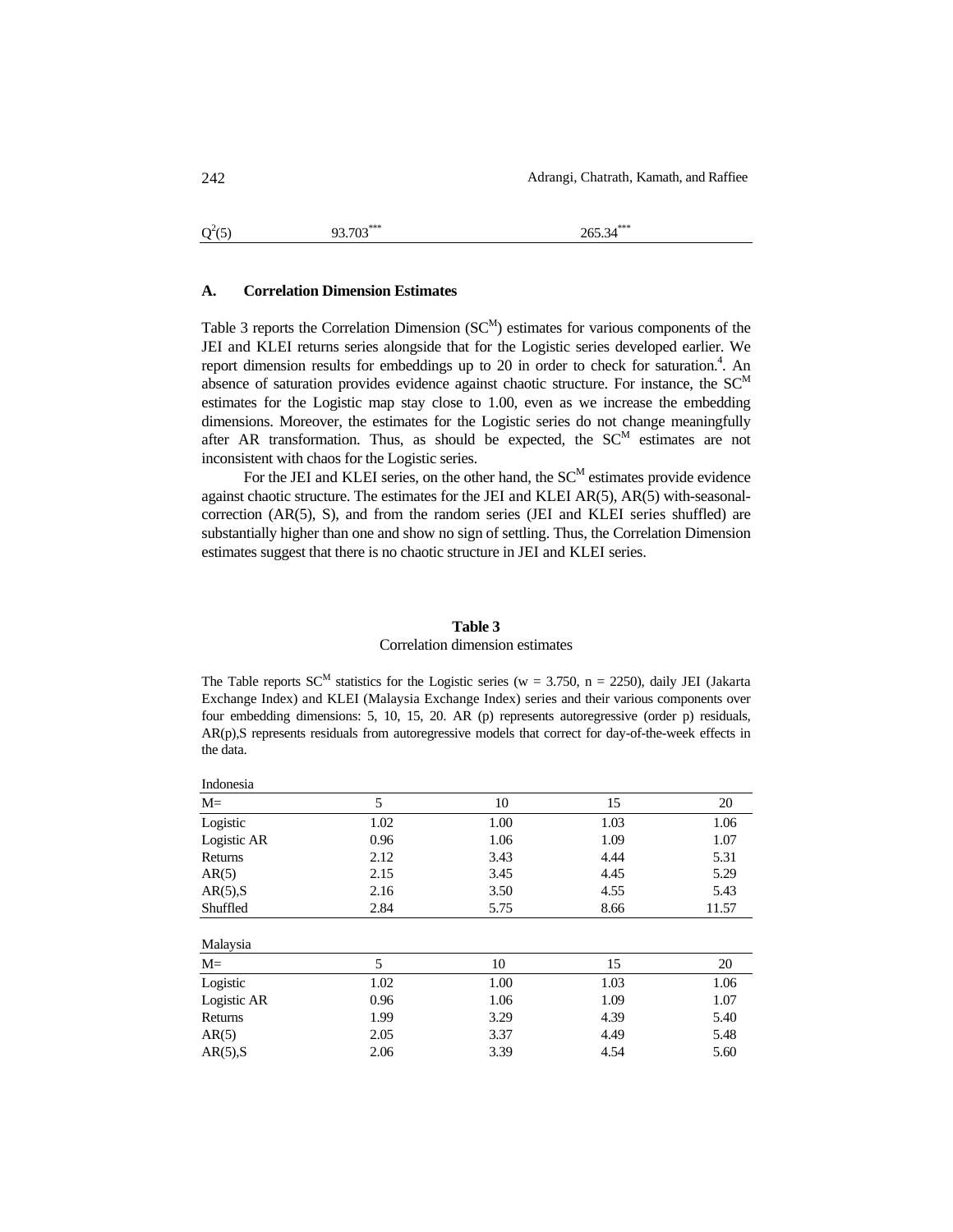| Shuffled | 2.75 | 5.54 | 8.25 | 10.50 |
|----------|------|------|------|-------|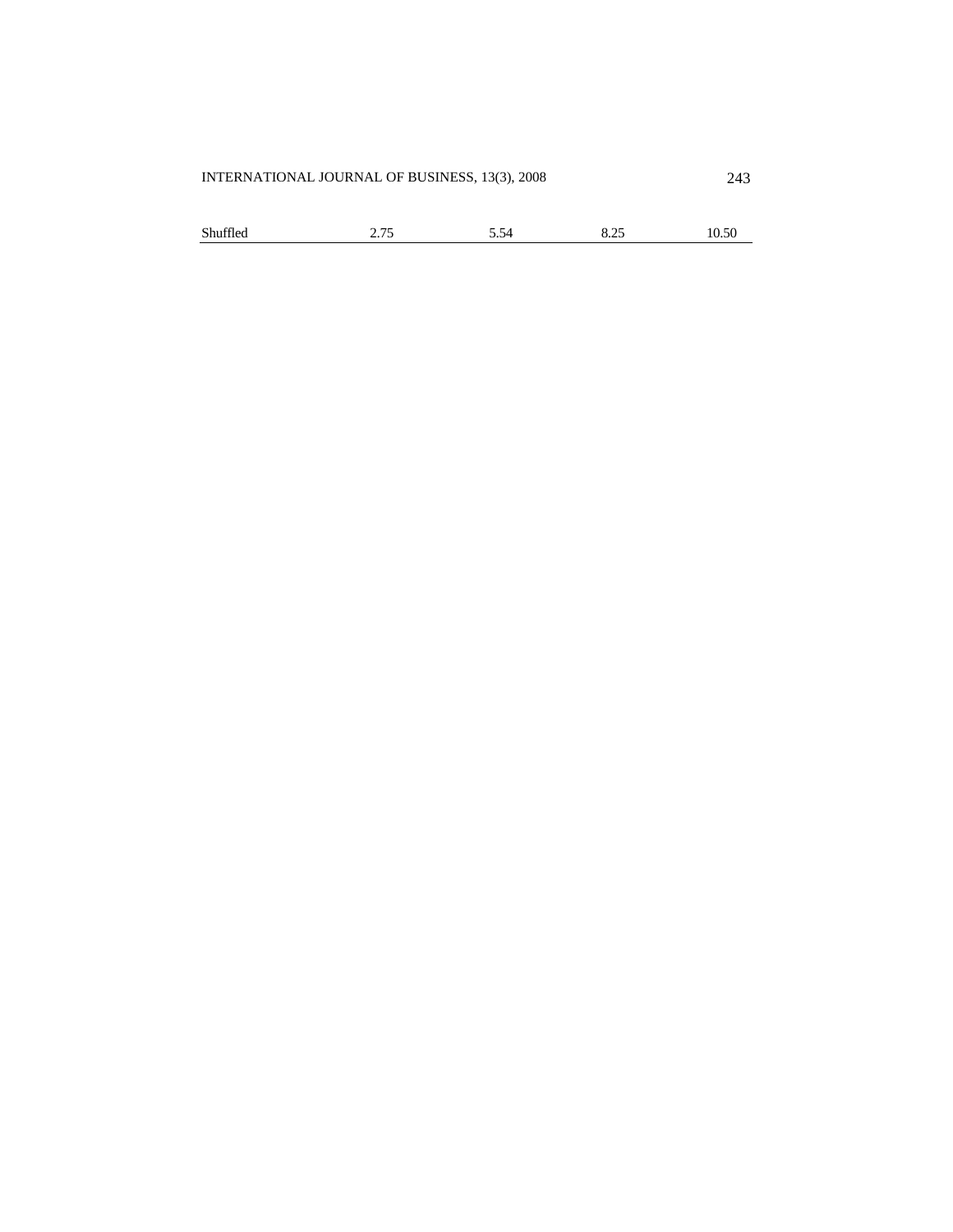### **B. BDS Test Results**

The BDS statistics, developed by Brock, Dechert and Scheinkman (1987) for a test of independence based on the correlation dimension, are reported in Table 4 for  $[AR(i),S]$ series, and standardized residuals  $(\varepsilon/\hbar)$  from three of ARCH-type models with their respective variance equations,

GARCH (1,1):

$$
h_t = \alpha_0 + \alpha_1 \varepsilon_{t-1}^2 + \beta_1 h_{t-1}
$$
 (2)

Exponential GARCH(1,1):

$$
\log(h_t) = \alpha_0 + \alpha_1 \left| \frac{\varepsilon_{t-1}}{h_{t-1}} \right| + \alpha_2 \frac{\varepsilon_{t-1}}{h_{t-1}} + \beta_1 \log(h_{t-1})
$$
 (3)

Asymmetric Component GARCH (1,1):

$$
h_{t} = q_{t} + \alpha_{1}(\varepsilon_{t-1}^{2} - q_{t-1}) + \beta_{1}(h_{t-1} - q_{t-1}) + \beta_{2}(\varepsilon_{t-1}^{2} - q_{t-1})d_{t-1}
$$
\n
$$
q_{t} = \omega + \rho(q_{t-1} - \omega) + \phi(\varepsilon_{t-1}^{2} - h_{t-1})
$$
\n(4)

where  $d_{t-1} = 1$  if  $\varepsilon_t < 0$ ; 0 otherwise, and the return equation which provides  $\varepsilon_t$  is the same as in 9. As reported in Adrangi et al. (2001a), Adrangi et al. (2001b), and Adrangi et al. (2004), the BDS statistics are evaluated against critical values obtained by bootstrapping the null distribution for each of the GARCH models. The critical values for the BDS statistics are reported in Appendix 1.

The BDS statistics strongly reject the null of no nonlinearity in the [AR(i),S] errors for the JEI and KLEI series. This evidence, that there are nonlinear dependencies in JEI and KLEI series, is consistent with the findings reported for exchange rates in Aczel and Josephy (1991), foreign exchange rates in Hsieh (1989), the CRISMA trading system in Pruit and White (1988), and stock returns in Scheinkman and LeBaron (1989). BDS statistics for the standardized residuals from the ARCH-type models, however, provide evidence against chaos in KLEI, but no for the JEI series. For instance, in the case of KLEI, the BDS statistics are dramatically lower (relative to those for the [AR(5),S] errors) for all the standardized residuals, and are mostly insignificant at any reasonable level of confidence for the GARCH(1,1) and Asymmetric GARCH models. On the whole, the BDS test results provide compelling evidence that the nonlinear dependencies in and KLEI series arise from ARCH-type effects, rather than from a complex, chaotic structure.<sup>5</sup>

244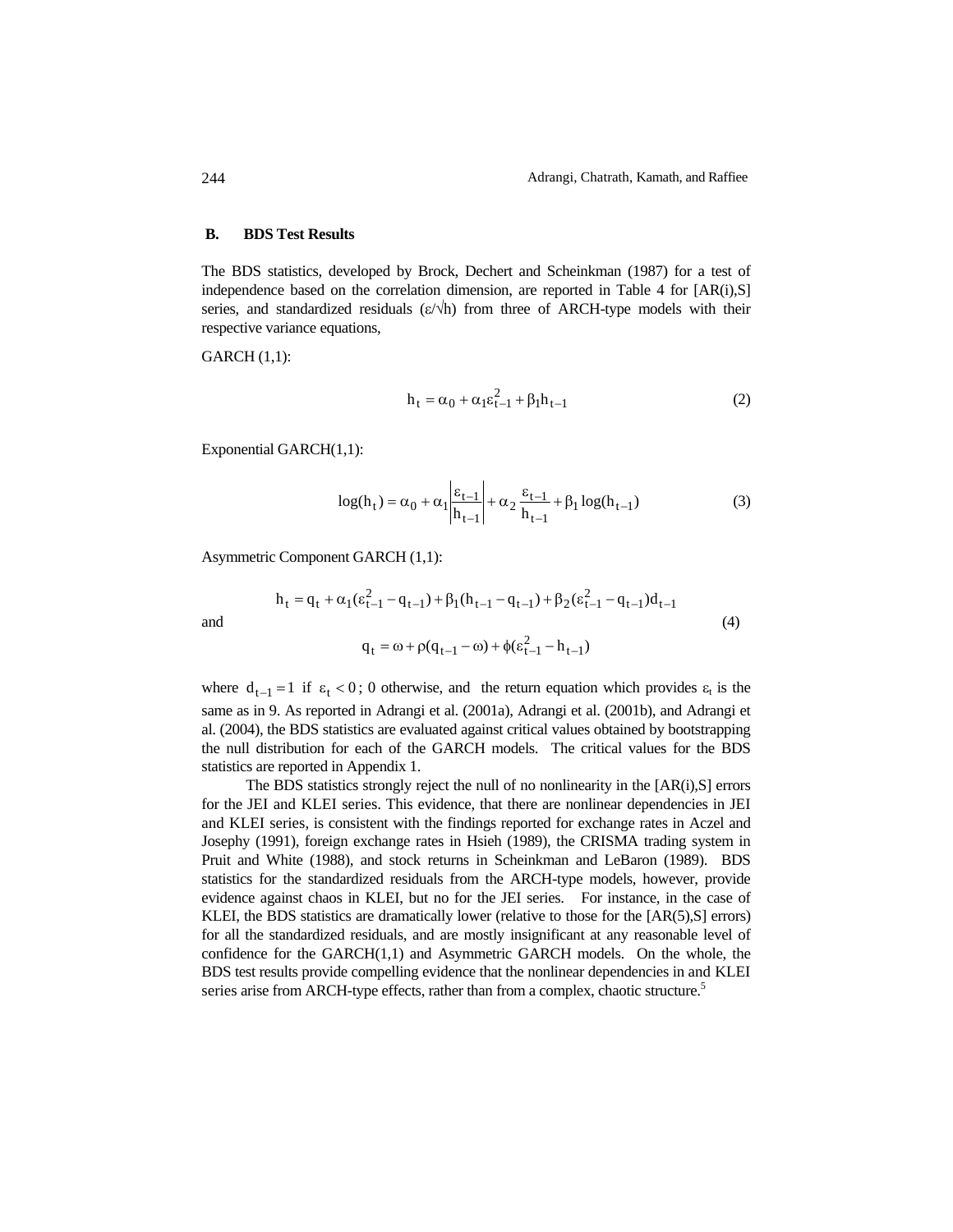On the other contrary, none of the estimated models explain the nonlinear dependencies in the standardized residuals for the JEI series. The BDS statistics stay statistically significant for model residuals. Thus, for the case of JEI, chaos may not be ruled out.

# **C. ARCH Effects in Emerging Equity Markets**

It is apparent from the BDS statistics presented in Table 4, that the Asymmetric GARCH model may explain the nonlinearities in the KLEI values. The standardized residuals show that after accounting for the nonlinearities in the KLEI series by employing an Asymmetric Component GARCH(1,1) model, BDS statistics become insignificant. Therefore, the Asymmetric GARCH(1,1) may be an example of a nonlinear model that is successful in capturing and explaining the behavior of the KLEI series.

# **Table 4**

### BDS statistics

The figures are BDS statistics for  $[AR(i),S]$  residuals, and standardized residuals  $\varepsilon/\sqrt{h}$  from three ARCH-type models. The BDS statistics are evaluated against critical values obtained from Monte Carlo simulation (Appendix 1). \*\* represents the significance levels of .05.

| Panel A: Indonesia                         |                | M      |        |        |
|--------------------------------------------|----------------|--------|--------|--------|
| $\varepsilon/\sigma$                       | $\overline{c}$ | 3      | 4      | 5      |
| $[AR(5),S]$ Residuals                      |                |        |        |        |
| 0.0139                                     | 16.339         | 21.530 | 26.583 | 32.233 |
| 0.0278                                     | 17.845         | 21.361 | 23.921 | 25.946 |
| 0.0417                                     | 18.491         | 21.003 | 23.123 | 24.309 |
| 0.0556                                     | 18.110         | 20.083 | 21.974 | 22.626 |
| GARCH (1,1) Standard Errors                |                |        |        |        |
| 0.0147                                     | 11.465         | 14.734 | 18.272 | 22.203 |
| 0.0294                                     | 11.728         | 13.660 | 15.071 | 15.765 |
| 0.0441                                     | 11.995         | 13.562 | 14.443 | 14.414 |
| 0.0588                                     | 11.571         | 13.001 | 13.675 | 13.483 |
| <b>Exponential GARCH Standard Errors</b>   |                |        |        |        |
| 0.0155                                     | 9.898          | 12.136 | 14.374 | 16.354 |
| 0.0311                                     | 11.113         | 12.506 | 13.336 | 13.488 |
| 0.0467                                     | 12.251         | 13.382 | 13.938 | 13.675 |
| 0.0622                                     | 13.006         | 14.151 | 14.632 | 14.270 |
| Asymmetric Component GARCH Standard Errors |                |        |        |        |
| 0.0139                                     | 6.816          | 9.023  | 11.652 | 14.142 |
| 0.0278                                     | 6.869          | 8.445  | 9.752  | 10.408 |
| 0.0417                                     | 6.513          | 7.686  | 8.648  | 8.862  |
| 0.0556                                     | 5.982          | 6.634  | 7.301  | 7.378  |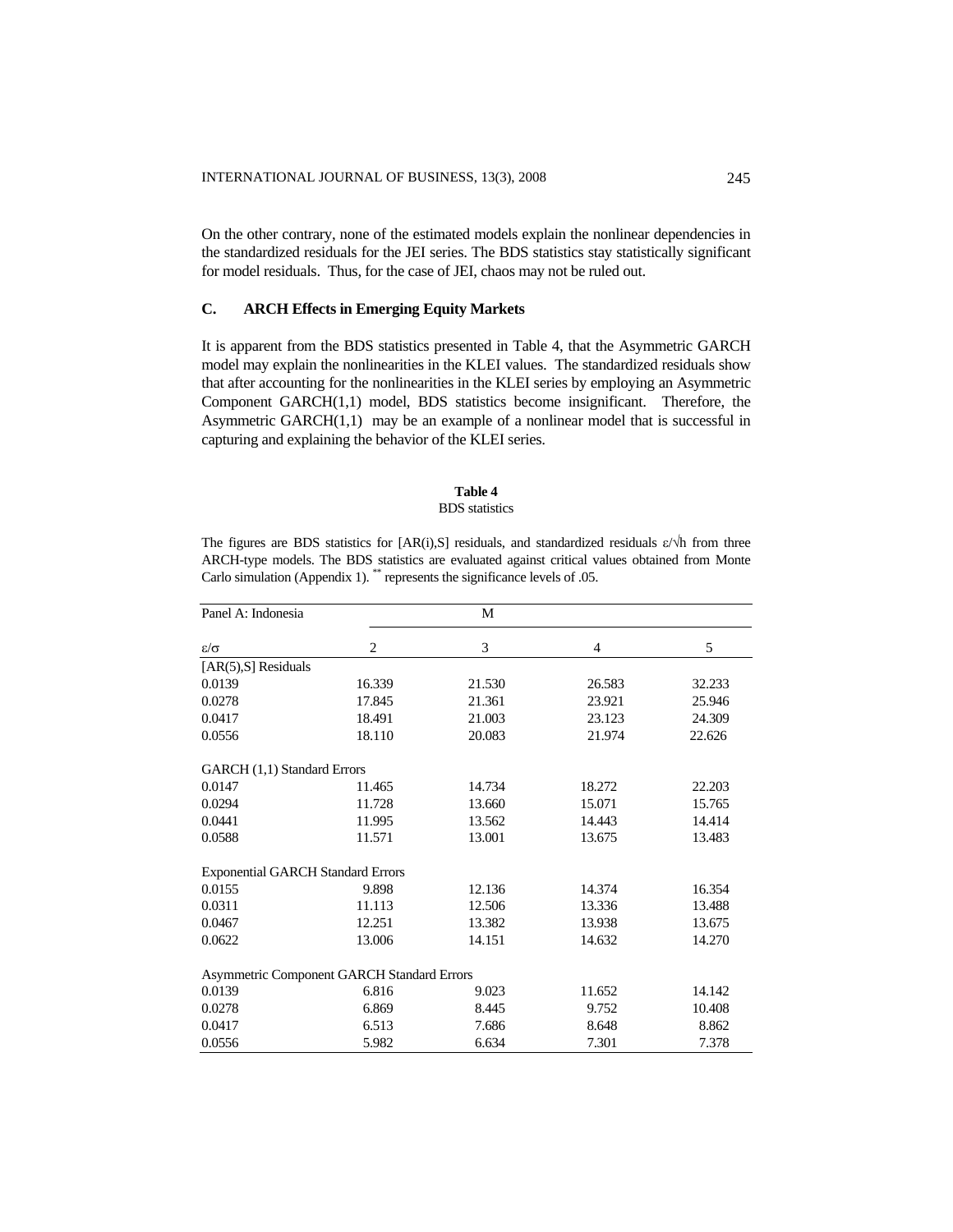| Panel B: Malaysia                        |                                            |          |          |          |  |
|------------------------------------------|--------------------------------------------|----------|----------|----------|--|
|                                          |                                            | M        |          |          |  |
| $\varepsilon/\sigma$                     | $\overline{2}$                             | 3        | 4        | 5        |  |
| [ $AR(5)$ , $S$ ] Residuals              |                                            |          |          |          |  |
| 0.0172                                   | 19.207                                     | 24.067   | 28.447   | 34.422   |  |
| 0.0344                                   | 19.299                                     | 23.662   | 26.496   | 29.460   |  |
| 0.0516                                   | 16.852                                     | 21.093   | 23.354   | 25.091   |  |
| 0.0688                                   | 15.845                                     | 19.886   | 21.845   | 22.774   |  |
| GARCH (1,1) Standard Errors              |                                            |          |          |          |  |
| 0.0175                                   | $-0.148$                                   | $-0.847$ | $-1.729$ | $-2.076$ |  |
| 0.0350                                   | $-0.777$                                   | $-1.410$ | $-2.287$ | $-2.851$ |  |
| 0.0525                                   | $-1.052$                                   | $-1.725$ | $-2.668$ | $-3.330$ |  |
| 0.0701                                   | $-1.130$                                   | $-1.750$ | $-2.652$ | $-3.348$ |  |
| <b>Exponential GARCH Standard Errors</b> |                                            |          |          |          |  |
| 0.0200                                   | 9.089                                      | 11.435   | 13.105   | 15.14    |  |
| 0.0402                                   | 9.043                                      | 11.598   | 13.040   | 14.417   |  |
| 0.0603                                   | 9.072                                      | 11.699   | 12.809   | 13.652   |  |
| 0.0803                                   | 9.137                                      | 11.642   | 12.543   | 13.114   |  |
|                                          | Asymmetric Component GARCH Standard Errors |          |          |          |  |
| 0.0169                                   | 0.356                                      | 2.079    | 1.870    | 2.302    |  |
| 0.0339                                   | $-0.291$                                   | 1.807    | 1.815    | 1.944    |  |
| 0.0508                                   | $-0.653$                                   | 1.517    | 1.668    | 1.737    |  |
| 0.0678                                   | $-0.672$                                   | 1.126    | 1.222    | 1.248    |  |

**Table 4 Continued** 

Table 5 reports the maximum likelihood results for the KLEI and JEI series. In the interest of brevity, we do not present the results from the mean equations. The results indicate strong ARCH effects, as shown by the statistical significance of the lagged variance.

The overall significance of the model coefficients shows that an Asymmetric Component GARCH(1,1) may successfully explain the returns-generating process in the case of KLEI series. This finding is interesting and useful both for country fund managers, domestic central banks and monetary policy, and exchange authorities. For example, some nonlinear models may be able to explain the behavior of KLEI in the near future.

The behavior of the JEI series on the other hand is more vexing, and not easily explained by known ARCH-type models. Conflicting test results in this case, i.e., neither chaotic nor conducive to known econometric modeling, may suggest that this series is not even predictable in the short-run. While an Asymmetric Component GARCH (1,1) model fits the JEI series well, the remaining nonlinearities in this series may not even be subject to short-term forecasts using various charts.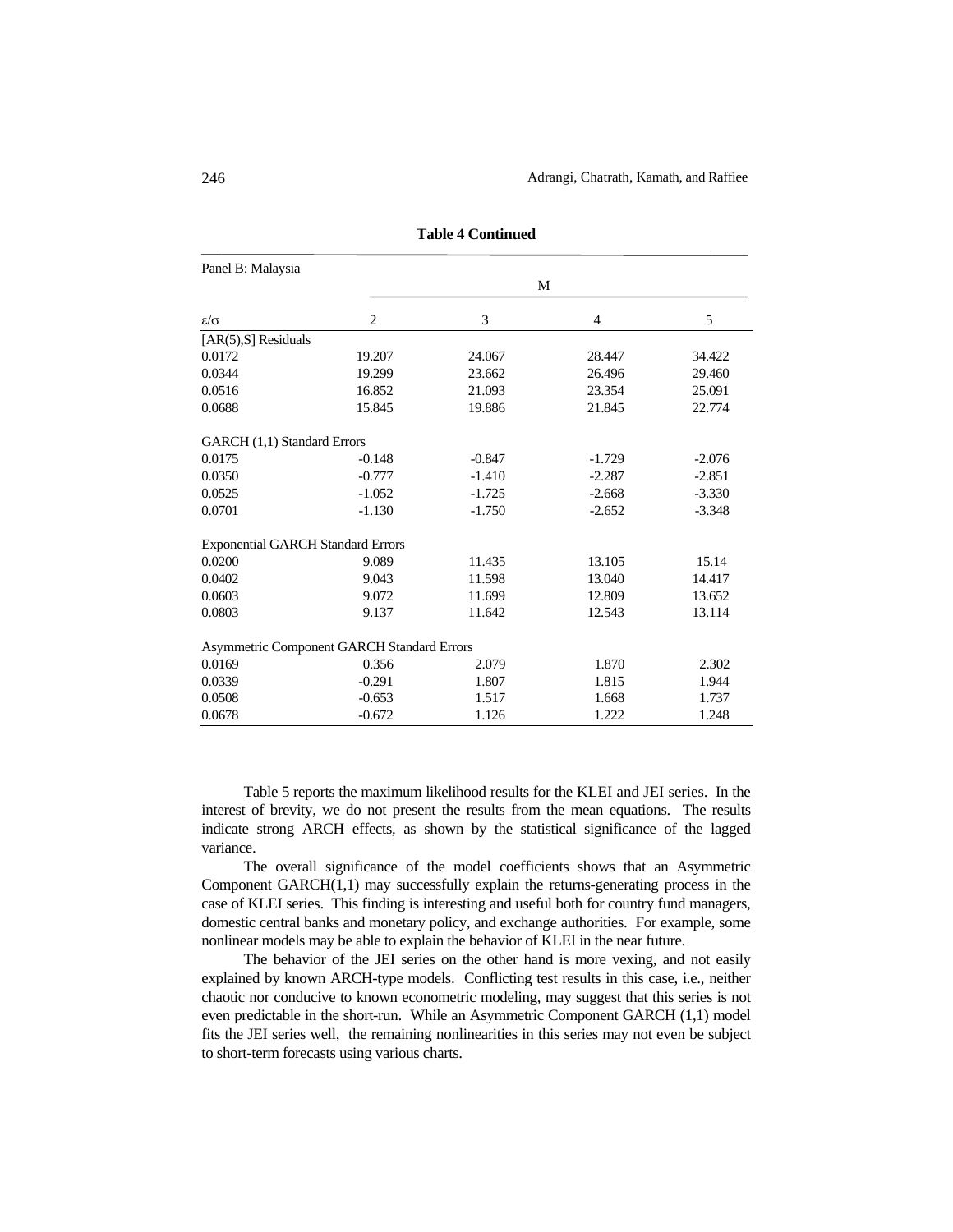# **Table 5**

## ARCH dynamics in Indonesia and Malaysia equity markets

The maximum likelihood estimates are from Asymmetric Component GARCH(1,1) models fitted to JEI (Jakarta Exchange Index) and KLEI (Kuala Lumpur Exchange Index) series, respectively. The variance parameters estimated are from Equation (4). Statistics in ( ) are t-values. TTM represents time to maturity in days. The Chi-square log-likelihood ratio test (LLR) statistic is given by 2(LL(EGARCH)-LL(OLS)), where LL represents the log-likelihood function. \*\*\* represents the significance level of .01.

|                                     |             | Indonesia $[h_t]$ |                        | Malaysia [h <sub>t</sub> ] |
|-------------------------------------|-------------|-------------------|------------------------|----------------------------|
| Constant                            | 3.926***    | (21.85)           | $0.518***$             | (2.22)                     |
| Perm : $q(-1)-c1$                   | $0.955***$  | (164.29)          | $0.999$ <sup>***</sup> | (608.37)                   |
| Perm: ARCH(-1)-GARCH(-1)            | $0.061***$  | (7.89)            | $0.014***$             | (10.69)                    |
| Trans: $q + c2$                     | $-0.016$    | (0.71)            | $0.016***$             | (3.18)                     |
| Trans: $(RES(-1) < 0)*(ARCH-q(-1))$ | $0.374***$  | (15.43)           | $0.155***$             | (16.32)                    |
| Trans: $GARCH(-1)-q(-1)$            | $-0.101***$ | (54.99)           | $0.854***$             | (80.99)                    |
| LL(ACGARCH)                         | $-2779.77$  | $-4278.42$        |                        |                            |

The statistical findings also indicate that similar models may not be successful in explaining equity market behaviors, even in a similar geographic area. The behavior of JEI series may be reflecting the repercussions of the political and economic turmoil in Indonesia prior to, and following the Asian financial crisis. It is well known that the Malaysian society and economy were relatively more successful in withstanding the effects of the Asian financial meltdown of the late 1990s.

These finding may also have implications regarding the efficiency of these emerging markets. For instance, if a nonlinear model that is based on historic data is successful in predicting near term KLEI movements and volatility, the weak form of market efficiency may be violated. However, this point requires further research.

# **III. SUMMARY AND CONCLUSIONS**

Financial researchers have become interested in chaotic time series in the past two decades because many economic and financial time series appear random. However, randomlooking variables may in fact be chaotic, and thus, predictable, at least in the short-run.

Many studies have analyzed financial time series for nonlinearities and chaos in the developed markets of the world. The evidence on these issues has been mixed. However, the nonlinearity and chaotic structure of equity prices in emerging markets has rarely been investigated. Some researchers have suggested that the technical analysis may be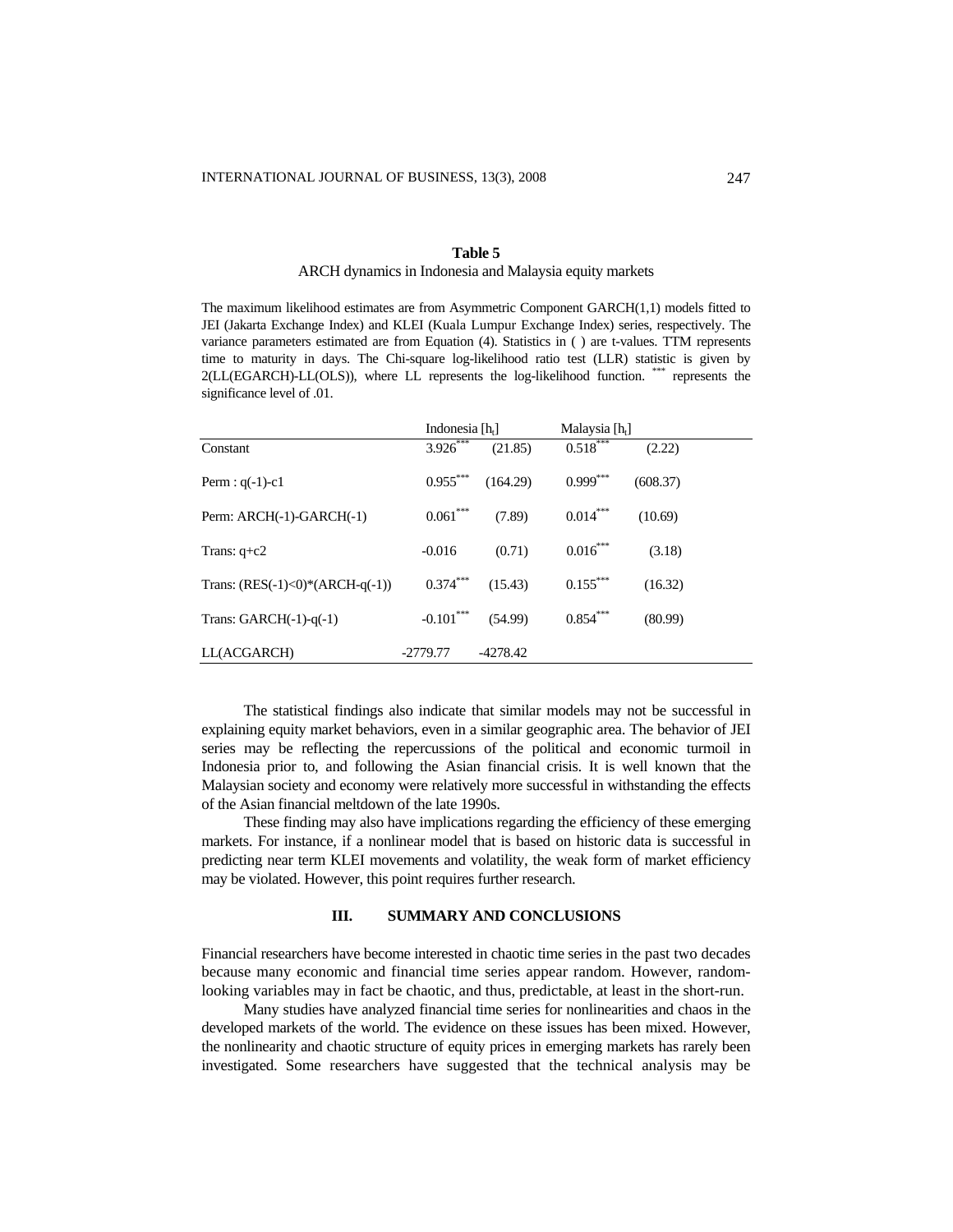especially successful in forecasting short-term price behavior of various financial series because these series may be nonlinear and/or chaotic. Furthermore, modeling nonlinear processes may be less restrictive than linear structural systems because nonlinear methods are not restricted by specific knowledge of the underlying structures. This information may enable money managers and analysts to have a better understanding of the equity price movements and sudden volatility patterns in an emerging market equity market such as Indonesia and Malaysia.

Employing daily series of the Indonesia Exchange Index (JEI) and the Kuala Lumpur Exchange Index (KLEI) series for a period of fifteen years, we conduct a battery of tests for the presence of low-dimension chaos. The JEI and KLEI series are subjected to Correlation Dimension and BDS tests. While we find strong evidence of nonlinear dependence in the data for both series, the evidence is not consistent with chaos in the case of KLEI. Our test results indicate that ARCH-type processes explain the nonlinearities in this series. For the case of JEI series, we cannot find conclusive evidence against for or against chaos. The correlation dimension and BDS tests produce conflicting results, where BDS test suggests that the JEI series may be chaotic or random.

We also show that employing seasonally adjusted index series enhances the robustness of results via the existing tests for chaotic structure. For the KLEI returns series, we isolate an appropriate ARCH-type model. Thus, analysts may be able to model the behavior of the KLEI series.<sup>6</sup> While the same model fits the JEI series well, it fails to capture all the nonlinearities in this series.

### **ENDNOTES**

- 1. The importance of emerging market economies to international financial markets is highlighted in Adrangi et al. (2001a), Adrangi et al. (2001b), and Adrangi (2004).
- 2. The data are obtained from the Indonesia and Malaysia Stock Exchanges.
- 3. We do not employ smoothing models to detrend the data, as we feel that the imposed trend reversions may erroneously be interpreted as structure (see Nelson and Plosser (1982)).
- 4. Yang and Brorsen (1993), who also calculate Correlation Dimension for gold and silver, compute  $SC^M$  only up to M=8.
- 5. Similar findings are reported for stock market of Thailand in Adrangi et al. (2004).
- 6. Similar findings are reported for stock market of Thailand in Adrangi et al. (2004).

### **REFERENCES**

- Aczel, A. D., and Josephy, N. H. 1991, "The Chaotic Behavior of Foreign Exchange Rates," *American Economist*, 35, 16-24.
- Adrangi, B., Chathrath, A., Dhanda, K., and Raffiee, K. 2001a, "Chaos in Oil Prices? Evidence from Futures Markets." *Energy Economics*, 23, pp. 405-425.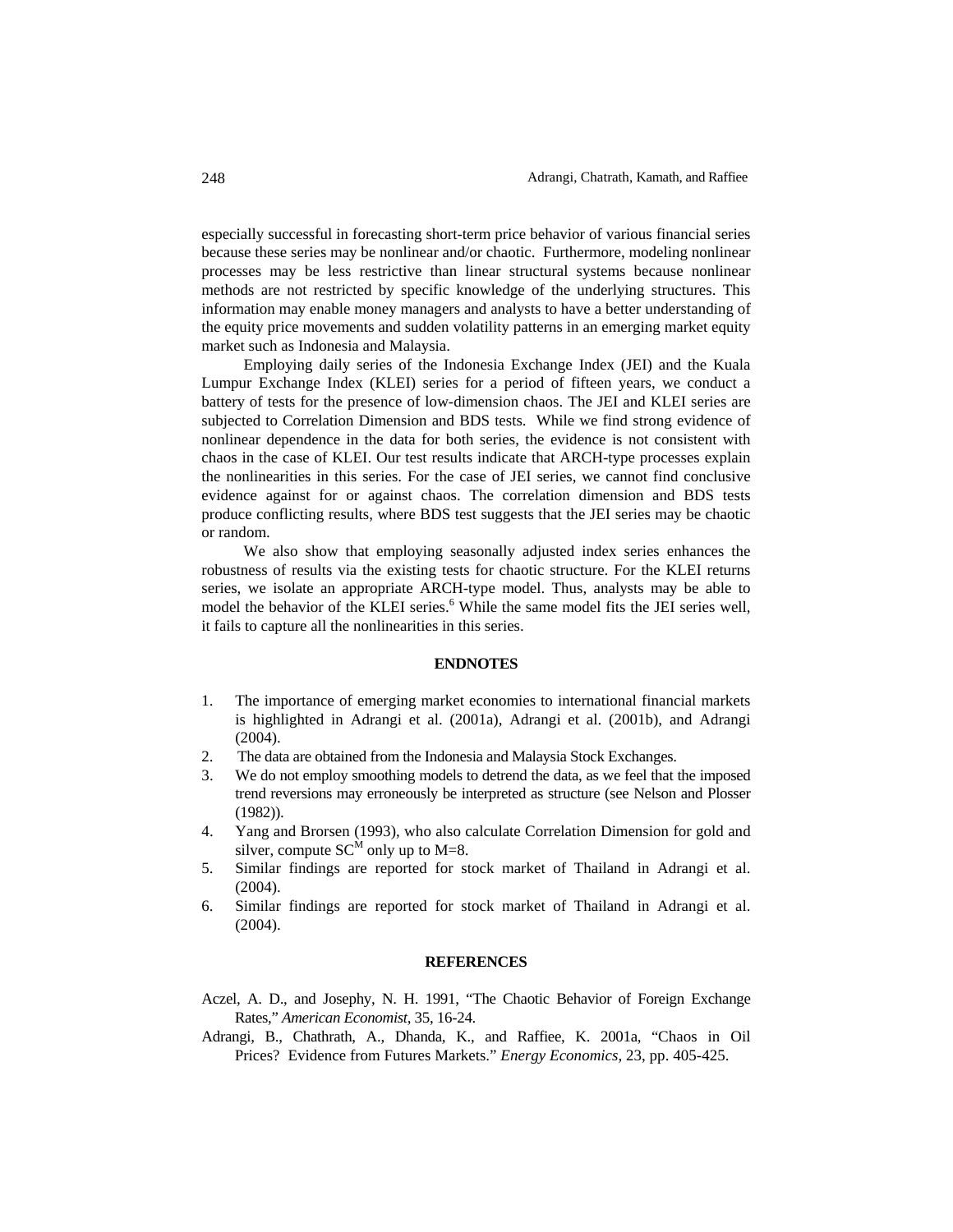- Adrangi, B., Chathrath, A., Kamath, R., and Raffiee, K., 2001b, "Demand for the U.S. Air Transport Service: A Chaos and Nonlinearity Investigation," *Transportation Research Part E*, 37, pp. 337-353.
- Adrangi, B., Chathrath, A., Kamath, R., and Raffiee, K., 2004, "Nonlinearity and Chaos in the Stock Market of Thailand, "*International Journal of Business*, 9, 159-176.
- Akaike, H., 1974, "A New Look at Statistical Model Identification," *IEEE Transactions on Automatic Control*, 19, 716-723.
- Blank, S.C., 1991, ""Chaos" in Futures Markets? A Nonlinear Dynamical Analysis*,*" *Journal of Futures Markets*, 11, 711-728.
- Blume, L., Easley, D., and O'Hara, M., 1994, "Market Statistics and Technical Analysis: The Role of Volume," *Journal of Finance*, 49, 153-181.
- Bohan, J., 1981, "Relative Strength: Further Positive Evidence," *Journal of Portfolio Management*, Fall, 36-39.
- Brock, W.A., Dechert, W., and Scheinkman, J., 1987, "A Test of Independence Based on the Correlation Dimension," Unpublished Manuscript, University of Wisconsin, Madison, University of Houston, and University of Chicago.
- Brock, W.A.., Lakonishok, J., and LeBaron B., 1992, "Simple Technical Trading Rules and the Stochastic Properties of Stock Returns," *Journal of Finance*, 47, 1731-1764.
- Brush, J., 1986, "Eight Relative Strength Methods Compared," *Journal of Portfolio Management*, 13, 21-28.
- Chang, P.H.K., and Osler, C.L., 1995, "Head and Shoulder: Not Just a Flaky Pattern," *Federal Reserve Bank of New York Staff Papers*, No. 4.
- Clyde, W.C., and Osler, C.L., 1997, "Charting: Chaos Theory in Disguise?" *Journal of Futures Markets*, 17, 489-514.
- DeCoster, G. P., Labys, W.C., and Mitchell, D.W., 1992, "Evidence of Chaos in Commodity Futures Prices," *Journal of Futures Markets*, 12, 291-305
- Dickey, D.A., and Fuller, W.A., 1981, "Likelihood Ratio Statistics for Autoregressive Time Series with a Unit Root," *Econometrica*, 49, 1057-1072.
- Engle, R.F., 1982, "Autoregressive Conditional Heteroskedasticity with Estimates of the Variance of United Kingdom Inflation," *Econometrica*, 50, 987-1007.
- Hsieh, D.A., 1989, "Testing for Nonlinear Dependence in Daily Foreign Exchange Rates," *Journal of Business*, 62, 339-368.
- Hsieh, D.A., 1991, "Chaos and Nonlinear Dynamics: Applications to Financial Markets," *Journal of Finance*, 46, 1839-1876.
- Hsieh, D.A., 1993, "Implications of Nonlinear Dynamics for Financial Risk Management," *Journal of Financial and Quantitative Analysis*, 28, 41-64.
- Jaffe, J. and R. Westerfield, 1985, "The Week-End Effect in Common Stock Returns: The International Evidence," *Journal of Finance*, 40, 433-454.
- Mayfield, E. S., and Mizrach, B., 1992, "On Determining the Dimension of the Real Time Stock Price Data," *Journal of Business and Economic Statistics*, 10, 367-374.
- Lee, S., M., 2003, "Diversification Benefits if Emerging Market Funds: Evidence from Closed-End Country Funds, Paper presented at the American Society of Business and Behavioral Sciences," February 2003.
- Lichtenberg, A.J., and Ujihara, A., 1988, "Application of Nonlinear Mapping Theory to Commodity Price Fluctuations," *Journal of Economic Dynamics and Control*, 13,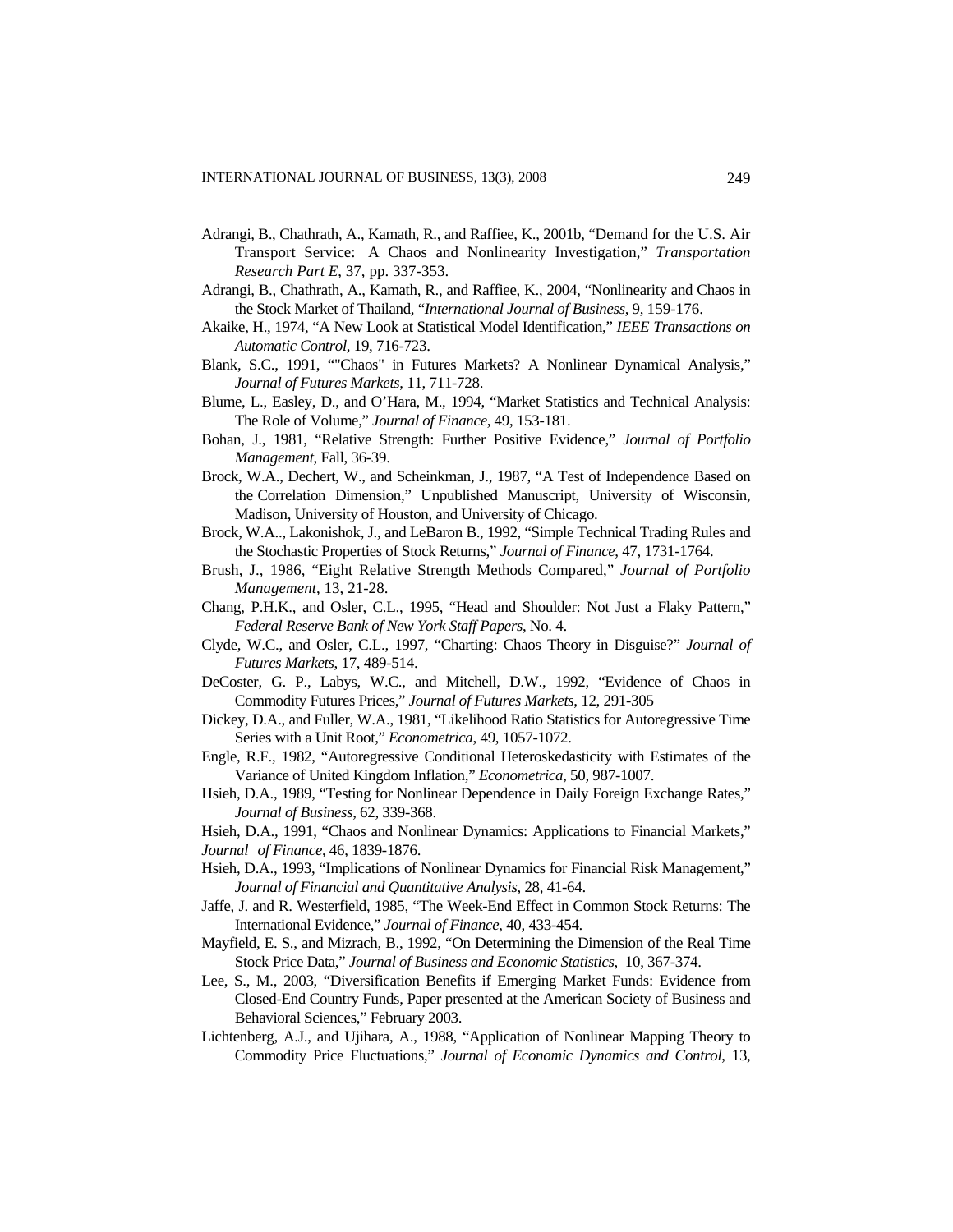225-246.

- Nelson, C., and Plosser, C., 1982, "Trends and Random Walks in Macroeconomic Time Series," *Journal of Monetary Economics*, 10, 139-162.
- Pruitt, S.W., and White R.E., 1988, "The CRISMA Trading System: Who Says Technical Analysis Can't Beat the Market?" *Journal of Portfolio Management*, 14, 55-58.
- Pruitt, S.W., and White R.E., 1989, "Exchange-Traded Options and CRISMA Trading: Who Says Technical Analysis Can't Beat the Market?" *Journal of Portfolio Management*, 15, 55-56.
- Scheinkman, J. and LeBaron, B., 1989, "Nonlinear Dynamics and Stock Returns," *Journal of Business*, 62, 311-337.
- Taylor, S. J., 994, "Trading Futures Using a Channels Rule: A Study of the Predictive Power of Technical Analysis with Currency Examples," *Journal of Futures Markets*, 14, 215- 235.

Yang, S., and Brorsen, B.W., 1993, "Nonlinear Dynamics of Daily Futures Prices: Conditional Heteroskedasticity or Chaos?" *Journal of Futures Markets*, 13, 175-191.